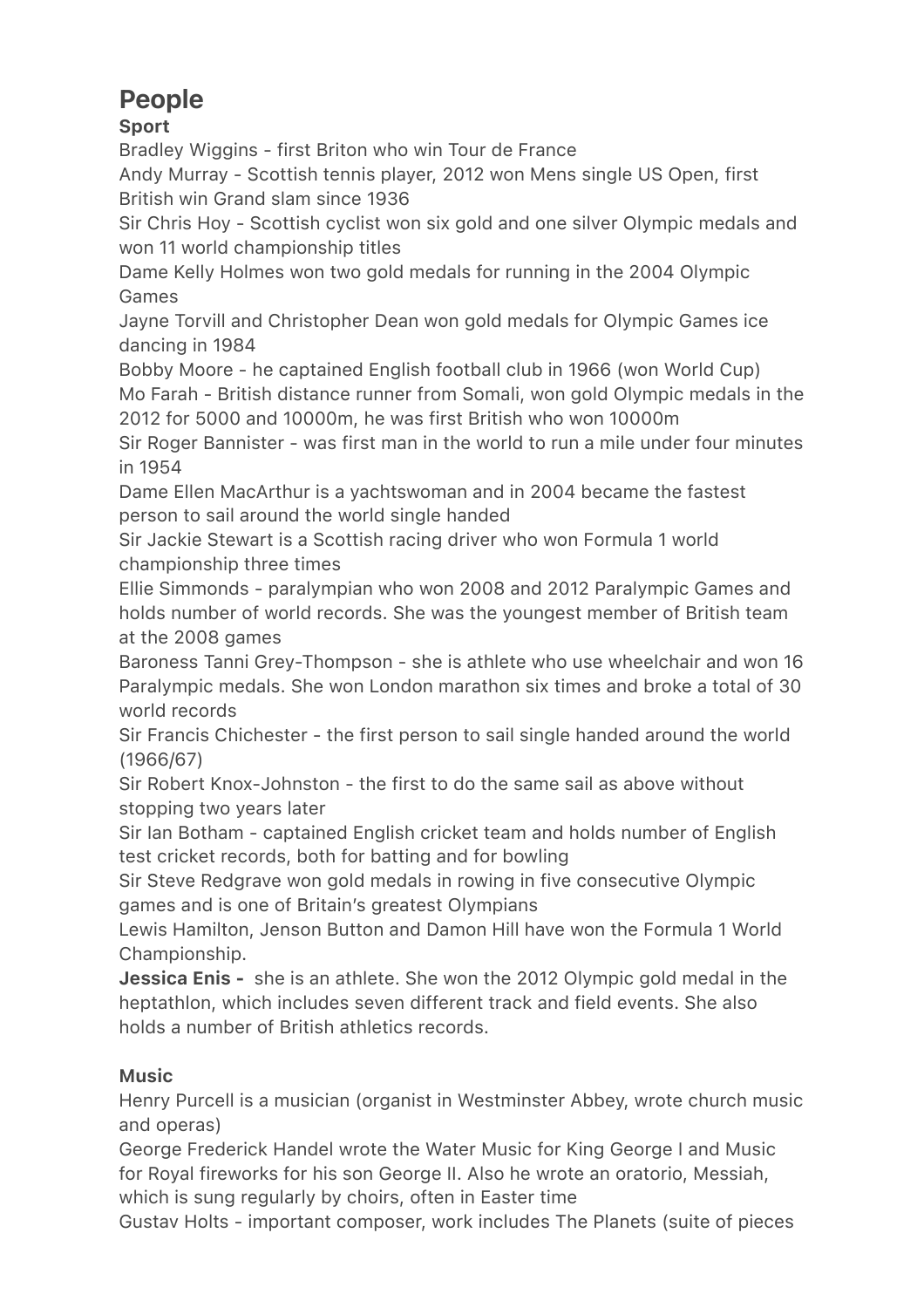about solar system). He adopted Jupiter part for popular hymn in British churches

Sir Edward Elgar - musician, best known work is Pomp and circumstance Marches. March No1 (Land of Hope and Glory) usually played at the last night of the Proms at Royal Albert Hall

Andrew Lloyd Webber - wrote the music for the popular show Jesus Christ **Superstar** 

## **Literature**

Geoffrey Chaucer wrote Canterbury Tales

Gilbert and Sullivan wrote HMS Pinafore, The Pirates of Penzance and The Mikado

John Barbour (Scottish poet) wrote 'The Bruce'

Wilfred Owen and Siegfried Sassoon wrote about their experience in First World War

William Wordsworth wrote The Daffodils poem (he was inspired by nature) Lord Byron wrote She walks in Beauty poem

Robert Browning - wrote Home Thoughts from Abroad poem

William Blake - wrote The Tyger poem

JRR Tolkien wrote Lord of the Rings

Ian Flemings book introduced James Bond

William Shakespeare's most famous plays include A Midsummer Night's dream.

Also wrote Hamlet, Romen&Juliet, MacBeth, As You Like It

Mike Newell directed the movie 'Four Weddings and a Funeral' in 1994

William Caxton was the first person in England to print books using a printing press.

Rudyard Kipling reflected the idea that the British Empire was a force for good, so he wrote books and set of poems in both UK and India. He was awarded Nobel prize in literature in 1907

Robert Burns (The Bard)

Sir Walter Scott wrote poems inspired by Scotland and the traditional stories and songs from the area on the borders of Scotland and England.

Evelyn Waugh wrote satirical novels, including Decline and Fall and Scoop. He is perhaps best known for Brideshead Revisited.

Roald Dahl is the author of Charlie and the Chocolate Factory.

Jane Austen (1775-1817) was an English novelist. Her books include Pride and Prejudice and Sense and Sensibility.

### Cinema

David Lean - directed British films 'Brief Encounter' and 'Lawrence of Arabia' Dame Judi Dench, Tilda Swinton, Colin Firth, Sir Anthony Hopkins and Kate Winslet recently won Oscar

Alfred Hitchcock directed 39 steps (1935)

Nick Park created Wallace and Gromit animated film

Hugh Hudson - he directed Chariots of Fire (1981)

Roland Joffé - he directed the movie 'The Killing Fields' in 1984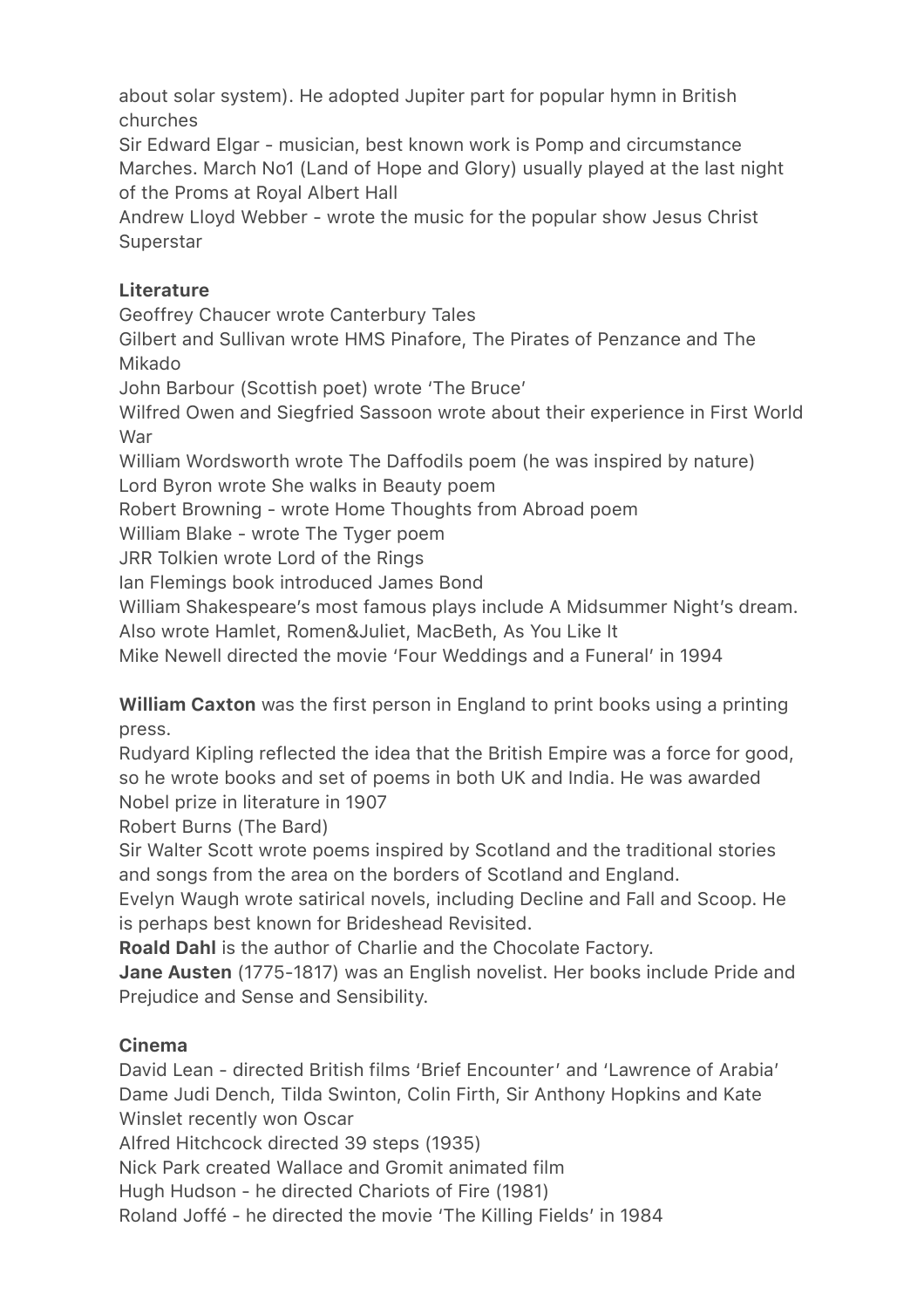### **Science**

Sir Ian Wilmut and Keith Campbell - cloning a mammal, Dolly the sheep (1996) Adam Smith developed important Economics ideas during Enlightenment period John MacLeod discovered insulin (Scottish physician and researcher) Ernest Rutherford - his team of scientists from Manchester and Cambridge university were first 'split the atom' and took Manhattan project (atom bomb) Richard Arkwright - remembered for efficiently running factories Robert Watson-watt developed radar

Sir Frank Whittle invented Jet Engine in 1930s

Robert Stephenson and George were famous pioneer in railway engine industry John Logie Baird (Scottish) - he developed television

Sir Peter Mansfield - British scientist co-invented the MRI (magnetic resonance imaging) scanner

Sir Robert Edwards and Patrick Steptoe - pioneers of the IVF (in-vitro fertilisation) therapy

Sir Christopher Cockrell (1910-99) - a British inventor, invented the hovercraft in the 1950s.

### Kings

Kenneth MacAlpin - first Scottish king

Charles I - tried to arrest 5 parliamentary leaders from House of Common (led to English civil war 1642)

William the Conqueror (William, Duke of Normandy)

Henry VII reduced power of the nobles

King Edward I annexed Wales to the crown of England (1284)

Henry VIII took the title 'King of Ireland', Wales became formally United with England by the Act for the Government of Wales (he was king of England from 21 April 1509 until his death on 28 January 1547.)

Edward VI ordered to write the Book of Common Prayer and used in Church of England

## War

Oliver Cromwell established English parliament in Ireland with violence, so controversial figure

Wellington (Iron Duke) defeated Napoleon at Battle of Waterloo (1815) Robert the Bruce - he defeated the English at the Battle of Bannockburn and Scotland remain I conquered by the English

### **Politics**

R. A. Butler - conservative MP (responsible for education in 1942) Gordon Brown - led Labour Government from 2007 to 2010 Emmeline Pankhurst - she set up Womens Franchise league in 1889 to get the vote in local elections for married women (she was born in Manchester) Oliver Cromwell - after Ireland campaign and victory over Charles II at Worcester, he was given title of 'Lord Protector'

Margaret Thatcher - first woman PM (1959 join parliament and 1975 leader of